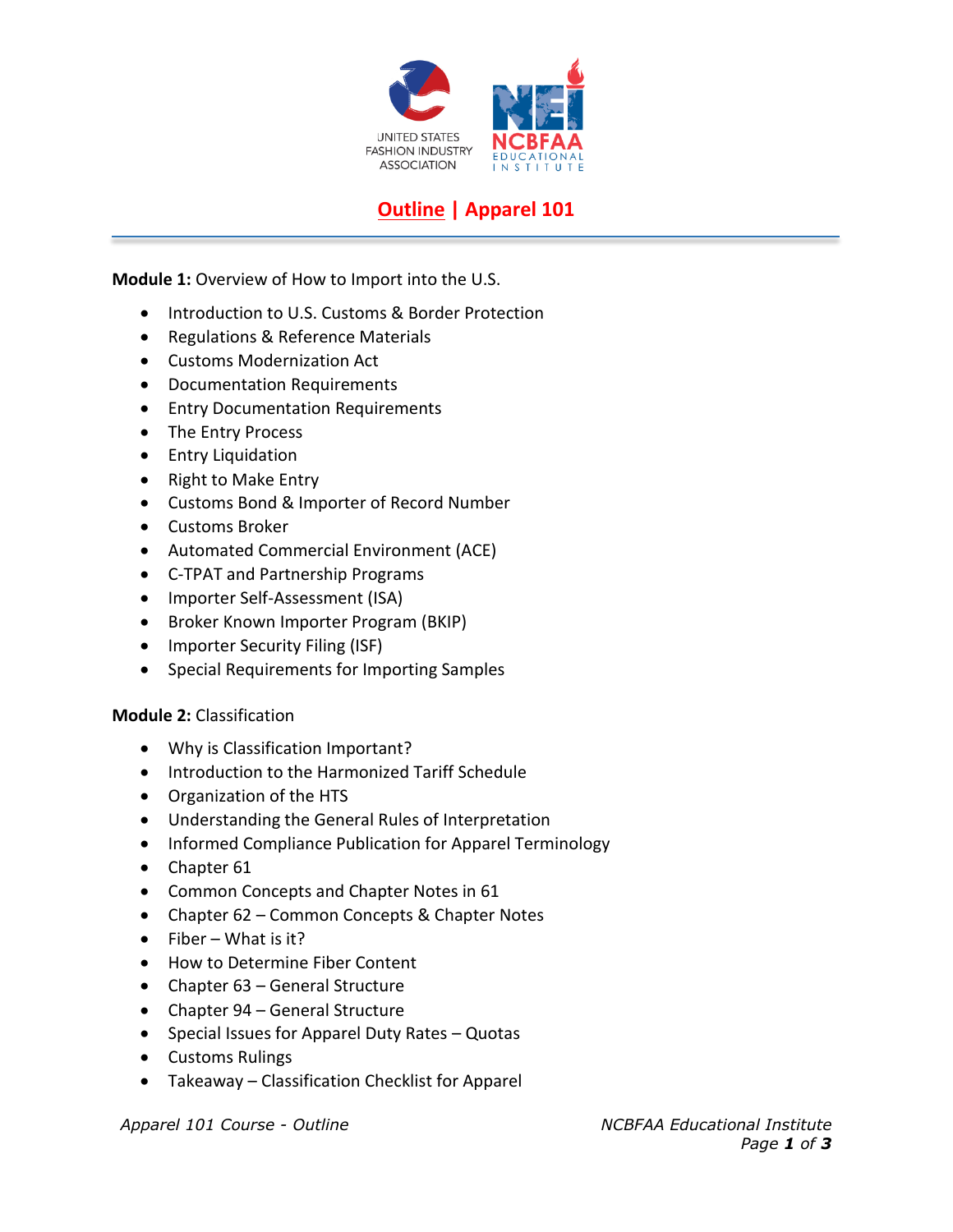

## **Module 3:** Valuation

- Valuation for U.S. Customs
- Transaction Value
- Additions: Commissions
- Royalties
- Assists
- Additions: Packing & Subsequent Proceeds
- When Transaction Value cannot be used for declared value?
- Transaction Value of Identical/Similar Merchandise
- Deductive Value & Computed Value
- Fallback Method
- Incoterms
- Other Common Valuations First Sale

## **Module 4:** Labeling

- Overview
- CBP and FTC Regulations
- Country of Origin
- Location of Labels & Marking Requirements
- Children's Wear
- Tracking
- Made in USA Claims
- Specialty Fibers
- Care Labeling

**Module 5:** Duty-Free Programs

- Textile and Apparel Trade: The Numbers
- Free Trade Agreements—Bilateral and Multilateral
- Trade Preference Programs
- Free Trade Agreements vs. Trade Preference Programs
- FTA and TPP Timelines
- Trade Preference Programs
- FTA Rules of Origin
- FTA Rules of Origin: Tariff Shift
- FTA Rules of Origin: Substantial Transformation
- FTA Rules of Origin: Tariff Preference Levels (TPL)
- FTA Rules of Origin: Short Supply
- NAFTA Special Requirements for Shipping and Documentation—Certificates of Origin

*Apparel 101 Course - Outline NCBFAA Educational Institute Page 2 of 3*